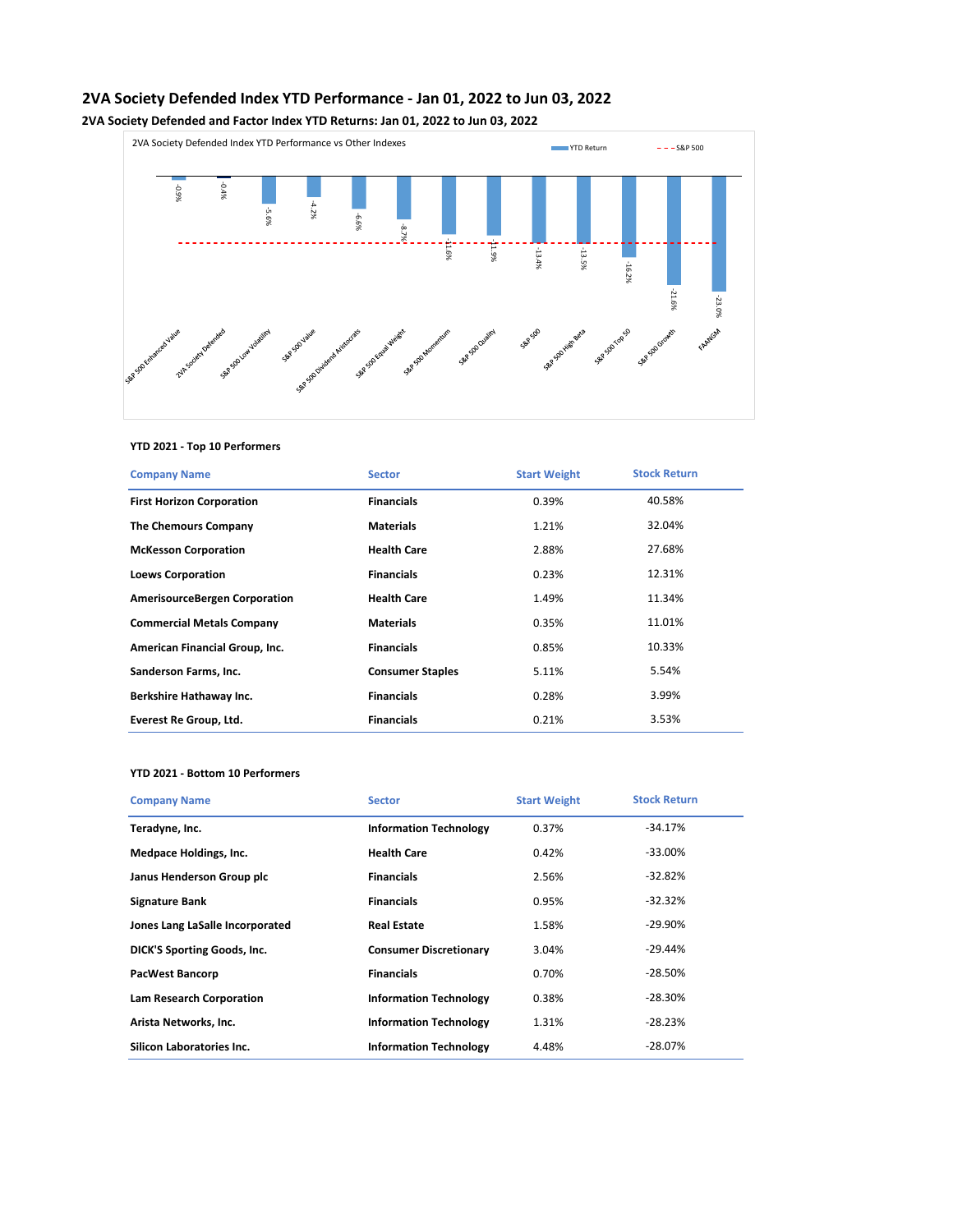



## **MTD Jun 2022 - Top 10 Performers**

| <b>Company Name</b>                   | <b>Sector</b>                 | <b>Start Weight</b> | <b>Stock Return</b> |
|---------------------------------------|-------------------------------|---------------------|---------------------|
| Manhattan Associates, Inc.            | <b>Information Technology</b> | 0.45%               | 3.80%               |
| Columbia Sportswear Company           | <b>Consumer Discretionary</b> | 0.36%               | 2.96%               |
| <b>Kohl's Corporation</b>             | <b>Consumer Discretionary</b> | 0.03%               | 2.88%               |
| <b>Adient plc</b>                     | <b>Consumer Discretionary</b> | 2.45%               | 2.40%               |
| Carter's, Inc.                        | <b>Consumer Discretionary</b> | 0.10%               | 2.15%               |
| <b>Wintrust Financial Corporation</b> | <b>Financials</b>             | 1.84%               | 2.08%               |
| Tapestry, Inc.                        | <b>Consumer Discretionary</b> | 0.31%               | 1.85%               |
| <b>Medpace Holdings, Inc.</b>         | <b>Health Care</b>            | 0.42%               | 1.80%               |
| <b>Cathay General Bancorp</b>         | <b>Financials</b>             | 0.87%               | 1.80%               |
| <b>PACCAR Inc.</b>                    | <b>Industrials</b>            | 0.38%               | 1.67%               |

#### **MTD Jun 2022 - Bottom 10 Performers**

| <b>Company Name</b>                      | <b>Sector</b>                 | <b>Start Weight</b> | <b>Stock Return</b> |
|------------------------------------------|-------------------------------|---------------------|---------------------|
| <b>AmerisourceBergen Corporation</b>     | <b>Health Care</b>            | 1.49%               | $-5.01%$            |
| <b>Whirlpool Corporation</b>             | <b>Consumer Discretionary</b> | 2.36%               | $-4.45%$            |
| Jones Lang LaSalle Incorporated          | <b>Real Estate</b>            | 1.58%               | $-4.31%$            |
| <b>McKesson Corporation</b>              | <b>Health Care</b>            | 2.88%               | $-3.75%$            |
| <b>Evercore Inc.</b>                     | <b>Financials</b>             | 2.59%               | $-3.42%$            |
| <b>Navient Corporation</b>               | <b>Financials</b>             | 0.79%               | $-3.13%$            |
| <b>Capital One Financial Corporation</b> | <b>Financials</b>             | 1.92%               | -2.98%              |
| Molina Healthcare, Inc.                  | <b>Health Care</b>            | 4.34%               | $-2.92%$            |
| <b>Discover Financial Services</b>       | <b>Financials</b>             | 1.24%               | $-2.83%$            |
| The Interpublic Group of Companies, Inc. | <b>Communication Services</b> | 1.84%               | $-2.68%$            |